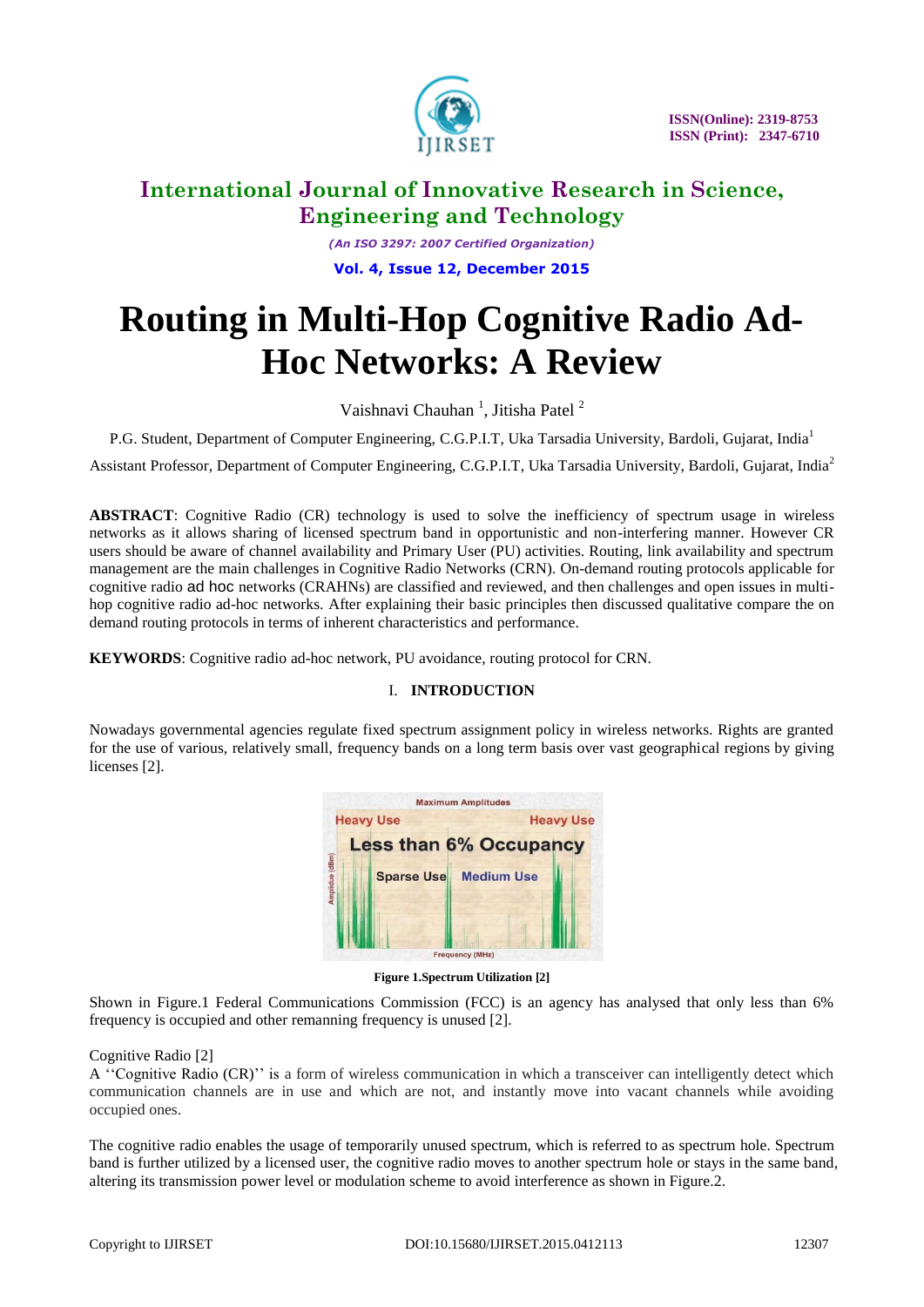

*(An ISO 3297: 2007 Certified Organization)*

**Vol. 4, Issue 12, December 2015**



**Figure 2.Dynamic Spectrum Access [2]**

## Characteristics of Cognitive Radio

Two main characteristics of the cognitive radio can be defined [2]

1. Cognitive capability

Cognitive capability is the ability of the radio technology to sense the information from its radio environment. Cognitive capabilities have requirement of temporal and spatial variations in the radio environment and avoid interference to other users.

Based on cognitive capability, the unused spectrum is identified at a specific time or location. Consequently, the best spectrum and appropriate operating parameters can be selected.

2. Reconfigurability

Reconfigurability provides the radio to be dynamically changed according to the radio environment. The cognitive radio can be programmed to transmit and receive various frequencies and to use different transmission access technologies supported by its hardware design.

#### Cognitive Radio Network Architecture

The CRN can be classified into two categories [2]

1. Infrastructural CRN

Here the communication is done with the help of a fixed infrastructure or base station.

2. Infrastructure less CRN

Here the communication is done without the support of fixed infrastructure or base station. This type is similar to ad-hoc network.

Show in below figure 3, the elements of the primary and the cognitive network are defined as follows

- 1. Primary network: It has it's owns individual radio frequency spectrum band for its services.
- 2. Primary User (PU): Primary user or licensed user has main rights to operate in its radio frequency spectrum band.
- 3. Primary based station: It is a fixed infrastructure component that controls the access of its licensed users. This component does not have any ability to share radio frequency spectrum band with cognitive radio users.
- 4. Cognitive network: It does not have any radio frequency spectrum band for their communication.
- 5. Cognitive user (CU): It does not have its own frequency band, therefore these users are called unlicensed users or secondary users (SU).
- 6. Cognitive based station: It is a fixed infrastructure component. Similar to primary base station with cognitive capabilities.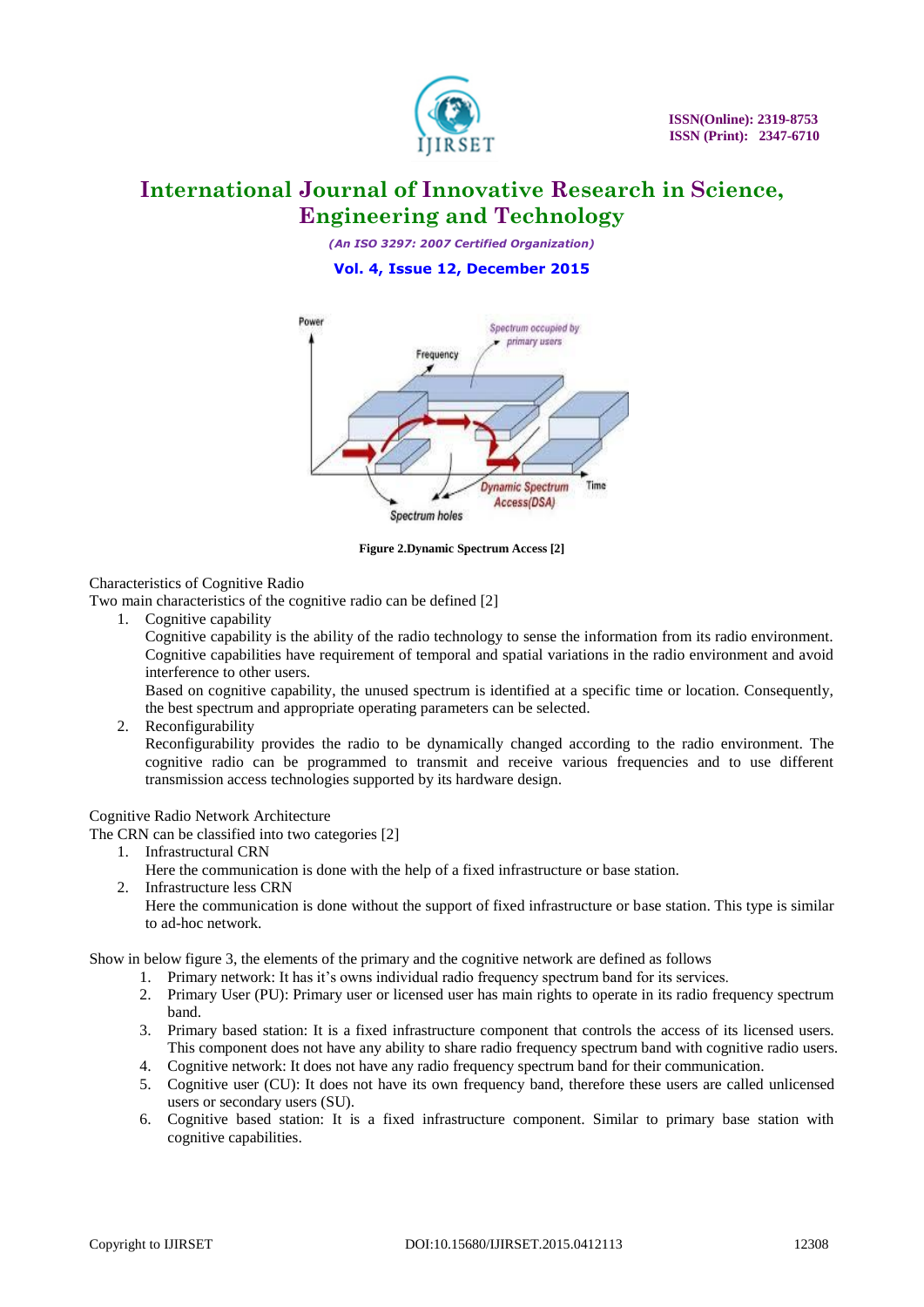

*(An ISO 3297: 2007 Certified Organization)* **Vol. 4, Issue 12, December 2015**



**Figure 3.CRN Architecture [3]**

On-demand routing protocols applicable for cognitive radio ad hoc networks (CRAHNs) are classified and reviewed, and then challenges and open issues are discussed. The protocols are based on ad hoc on demand distance vector (AODV) protocol. Because of the challenging nature of CRAHNs, there are some unique issues encountered while designing a routing protocol.Routing protocols can be classified as shown in below figure 4.



**Figure 4.Classification of Routing Protocols for CRNs**

On demand routing protocols are continuously maintain the routes within the network. Which trigger the route discovery process only when a data transfer is required by a source node. All nodes update their tables to preserve compatibility by exchanging routing information between the participating nodes. When the topology of the network changes, the nodes distribute update messages across the networks.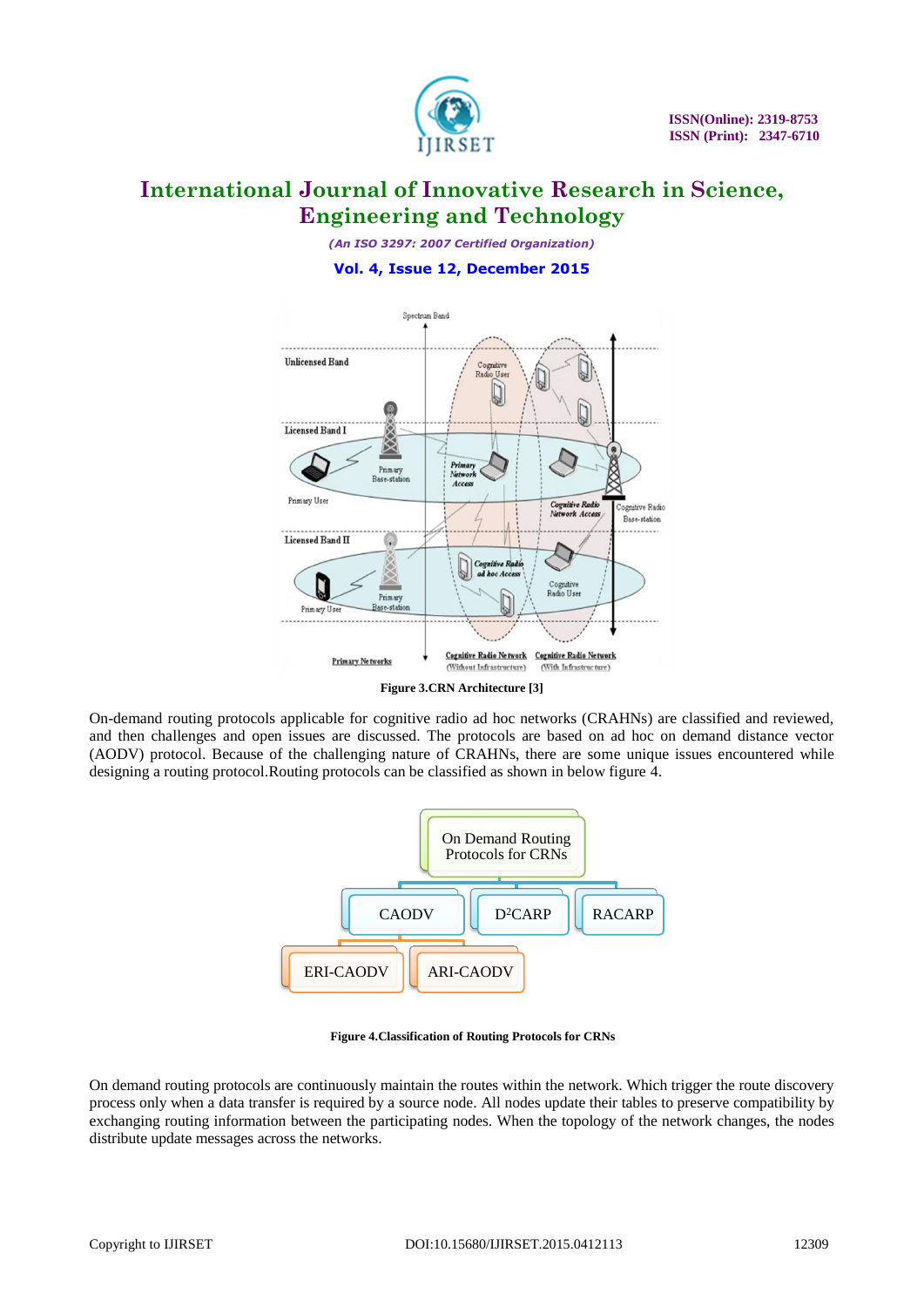

 **ISSN(Online): 2319-8753 ISSN (Print): 2347-6710** 

# **International Journal of Innovative Research in Science, Engineering and Technology**

*(An ISO 3297: 2007 Certified Organization)*

#### **Vol. 4, Issue 12, December 2015**

#### II. **RELATED WORK**

Several On demand routing protocols are introduced for finding the best path and effect of packet loss in cognitive radio ad- hoc networks such as Cognitive ad-hoc On-demand Distance Vector Routing (CAODV) [5], Dual diversity cognitive ad hoc routing protocol (D2CARP)[6], and Robustness Aware Cognitive Ad-hoc Routing Protocol (RACARP) [7].

#### **Cognitive Ad-hoc On Demand Distance Vector Routing (CAODV)**

Cognitive Ad-hoc On-demand Distance Vector [5] performs PU activity of individual path and spectrum diversity. It provides end to end connectivity in CRNs.

Two different types of CAODV

- 1. intEr-Route dIversity(ERI-CAODV): CU is able to discover different routes evolving through different channels.
- 2. intrA-Route dIversity(ARI-CAODV): CU is able to discover only one routes evolving through all available channels.

Route discovery for intEr-Route dIversity



**Figure 5.Route Request Flow Chart for ERI-CAODV [5]**

In figure 5,When an intermediate CU receives a route request (RREQ) packet through an idle channel then it set up a reverse route toward the source through the same channel. After CU supply a valid route for the desired destination, then CU sends a unicast route reply (RREP) packet back to the sender through the same channel. Otherwise, it re-broadcasts the received route request through the same channel. On newer route request or better reverse route form same source to destination on same channel it is process by same CU and stored in the routing table. Otherwise it is discarded.

In route reply (RREP) phase, when an intermediate CU receives the first route reply through an idle channel, it generates a forward route within the same channel toward the destination.CU sends a copy of the RREP with the reverse path has been set in the routing table.

#### Route discovery for intrA-Route dIversity

In route request (RREQ) phase when CU receives route request through idle channel than it generate the reverse route through same channel and it broadcasts a copy of RREQ packet through all available channel. An intermediate CU creates some links toward the next hop by sending a route request (RREQ) through each idle channel.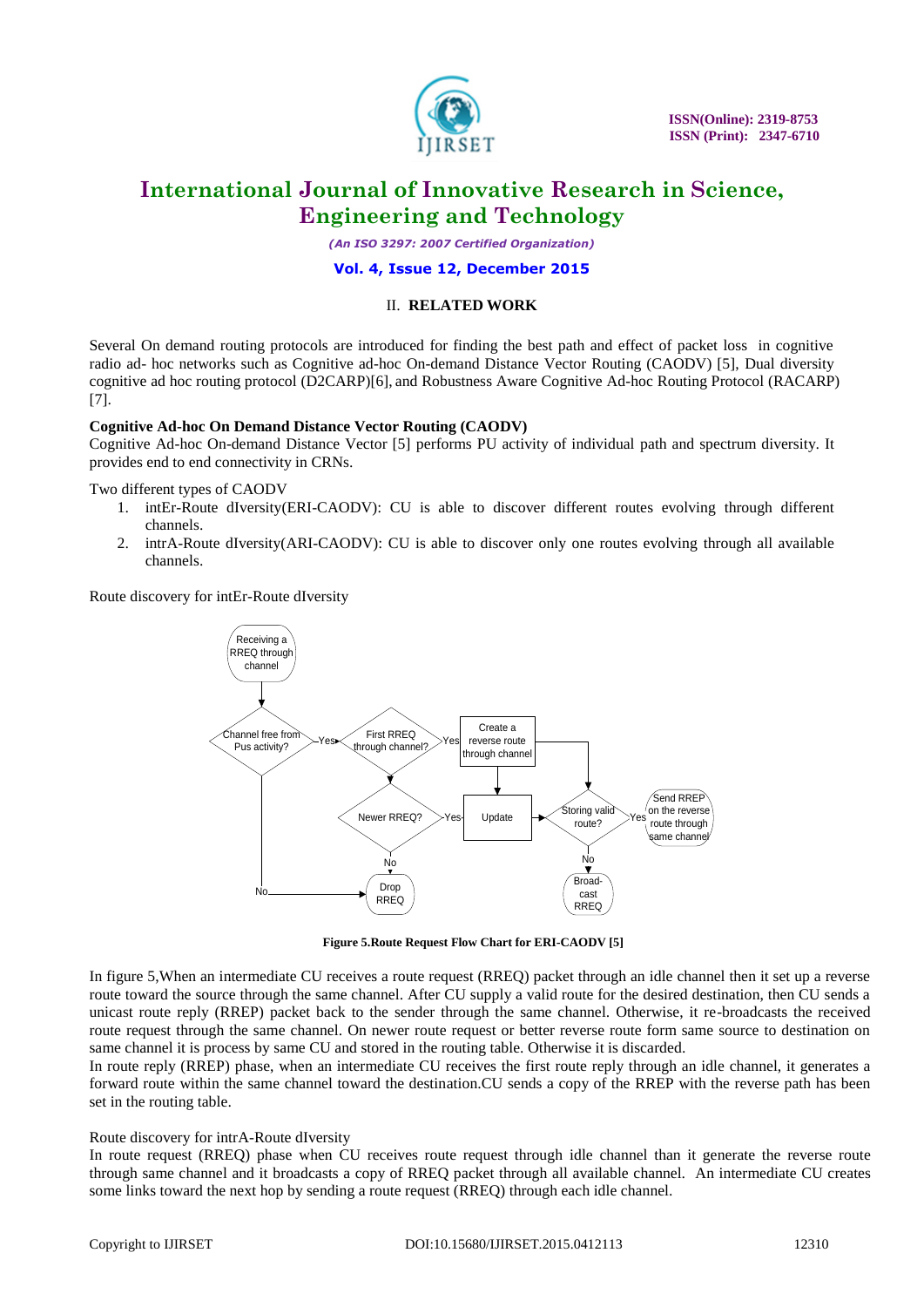

*(An ISO 3297: 2007 Certified Organization)*

### **Vol. 4, Issue 12, December 2015**

In route reply(RREP) phase when an intermediate CU receives the first route reply within idle channel than , it generate forward route within same channel and it forwards a copy of the RREP packet within each channel for which a reverse path has been set in the routing table. Remaining route request on different channel will be re-broadcasted only if it refers to better or newer reverse route. Otherwise it is discarded.

### **Dual Diversity Cognitive Ad-hoc Routing Protocol (D <sup>2</sup>CARP)**

Dual diversity cognitive ad hoc routing protocol [6] performs PU activity with joint path and spectrum diversity.Hop count is used for path decision.



#### **Figure 6.Joint Path and Spectrum Diversity [6]**

In figure 6, where PU activity can affect a routing process. Here, CUA and CUD are lightly affected by primary users (PUs) and on channel 1 and channel 2, respectively, and CUA can communicate with CUD. Using the optimal path by link CUA  $\rightarrow$  CUB (on channel 1) and CUB  $\rightarrow$  CUD (on channel 2) when PU2 is not active or the sub-optimal path by link CUA  $\rightarrow$  CUC (on channel 1) and CUC  $\rightarrow$  CUD (on channel 2) when PU3 is not active.

### Route discovery

In RREQ phase, when destination node receives the first RREQ, then it creates a reverse path toward the sender node through the idle channel and it broadcasts a copy of the RREQ packet through each idle channel. If destination node receives a further RREQ from the same neighbour node, but on a different channel, then it creates a reverse route only through idle channel. Through the multiple idle channels destination node *is* able to create reverse routes. Additionally, if destination node receives a new or better RREQ, then it updates the reverse route through the channel.

D<sup>2</sup>CARP selects best path according to the first hop node (FHN), which is a field of RREQ packet. On receives RREQ from a source then the receiving node's ID is stored in FHN. If multipath condition occurs then node creates a reverse route through channel, otherwise it drops the packet. The same process is carried out in RREP phase also from destination to source.

The multi-path conditions necessary are

- 1. The receiving node must be the destination.
- 2. The selected path must not share any intermediate node with previous established paths.
- 3. Minimum hop count for particular source to destination is considered for RREQ packet.

### **Robustness Aware Cognitive Ad-hoc Routing Protocol (RACARP)**

RACARP [7] is performing PU activity of joint and spectrum diversity. The expected path delay (EPD) routing metric is used for path decision in the RACARP.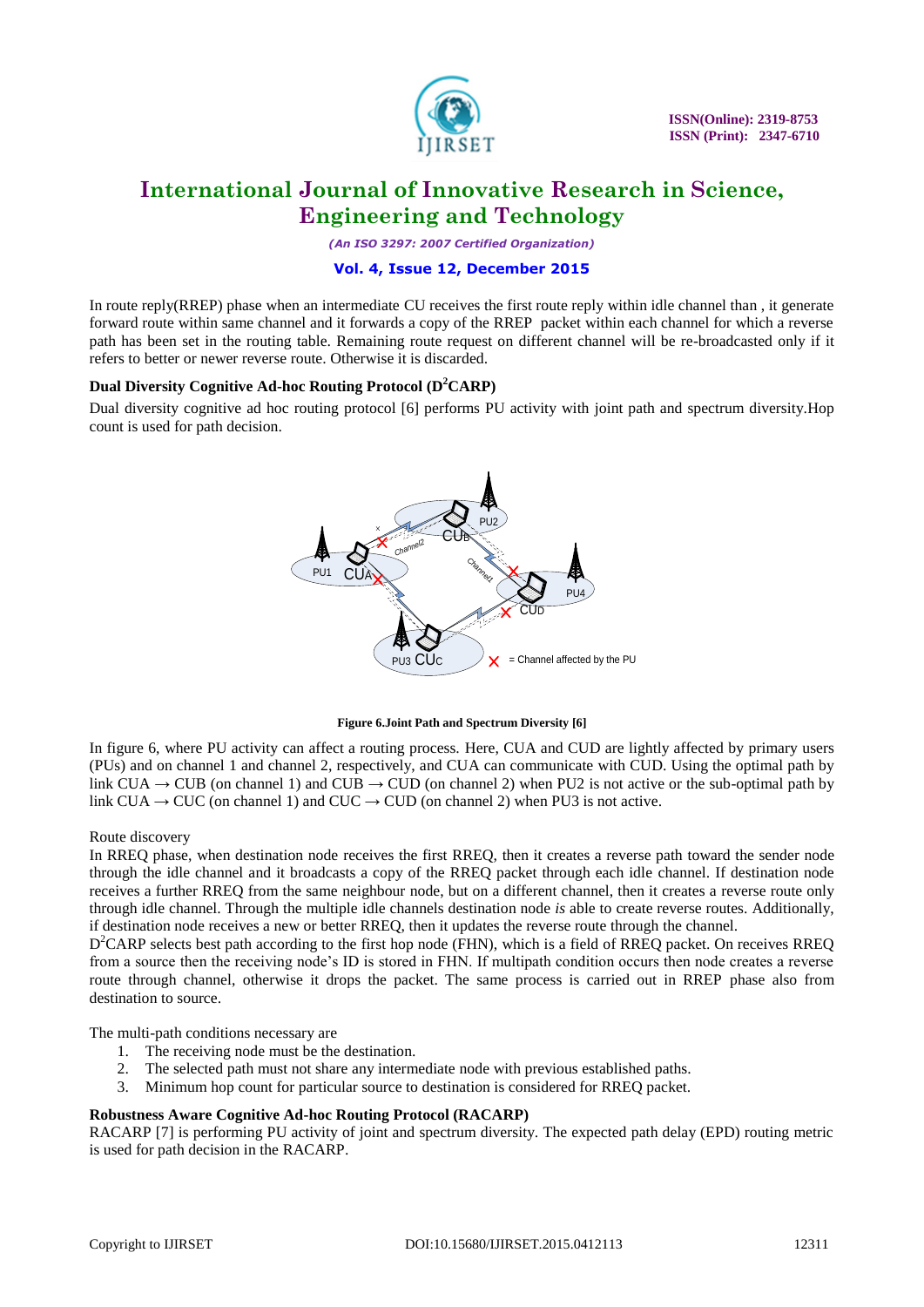

*(An ISO 3297: 2007 Certified Organization)*

**Vol. 4, Issue 12, December 2015**

The EPD routing metric used link delay and effect of packet loss during route setup stage.

EPD  $(P) = \sum_{Link} ELD(l) \dots (1)$ 

EPD (*p*) represents the expected time it takes a packet to travel along a path *p* from a node to another node. Where p is a path and ELD (*l*) is Expected link delay.



**Figure 7.Path Diversity [7]**

In Figure 7, where node A is source and Node I is destination. Node A can communication with node I through the minimum hop count ,i.e. A-D-F-I or A-D-G-I .These transmission path are equal number of hops but their path qualities are different. The minimum EPD value can calculated for data transmission. The path A-D-G-I with lowest EPD metric is used for path decision in RACARP protocol.

Exploitation of joint path and spectrum diversity

To provide multi path and multi channel routes, the RACARP protocol utilizes the joint path and spectrum diversity in routing process. In figure 8(a), where SU1 is a source node and SU2 is destination node. Using route discovery process base on minimum EPD value. The path is  $SU1\rightarrow ch1\rightarrow SU2 \rightarrow ch2\rightarrow SU4$ .



**Figure 8.Path and spectrum diversity (a) No PU Activity is Detected [7] (b) PU Activity over Channel 1 is Detected [7]**

In Figure 8(b), Secondary (SU) notifies PU activity on channel 1 then SU2 move into licensed region. SU1 uses available channel 2 for data packet transmission without altering path. New transmission path is SU1 $\rightarrow$  ch2 $\rightarrow$  SU2  $\rightarrow$  $ch2 \rightarrow SU4$ .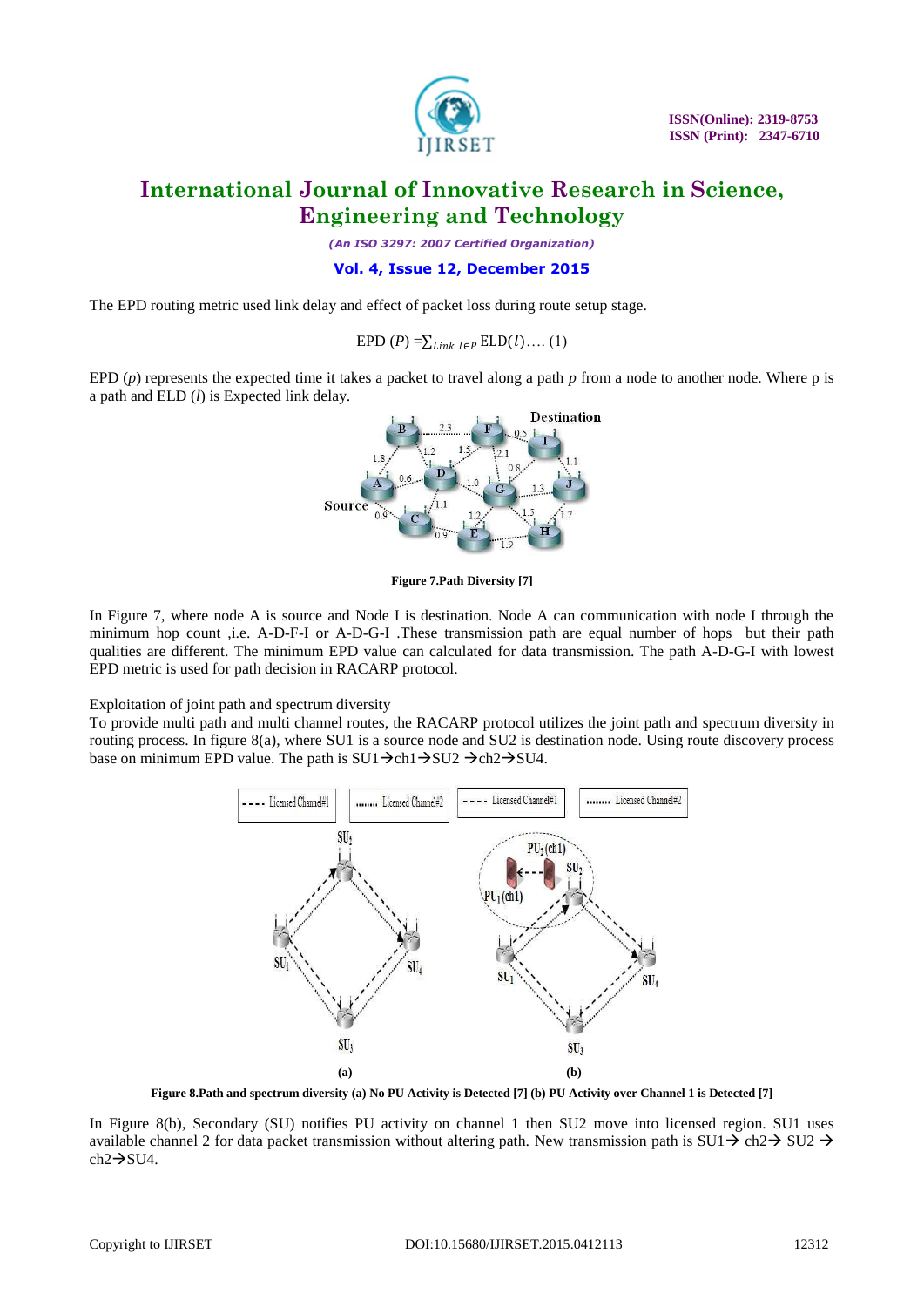

*(An ISO 3297: 2007 Certified Organization)*

#### **Vol. 4, Issue 12, December 2015**

#### Route Discovery

When a source node needs to transmit a data packet towards another node for which the routing information is unknown, it broadcasts an N-RREQ packet for the destination node to its neighbours through all its available channels. An intermediate node which receives the first N-RREQ packet creates a routing table entry for a route towards the source node, called a reverse route, and records the channel, through which the packet has been transmitted, in its routing table. Afterwards, it re-broadcasts the packet via all its vacant channels. If an extra NRREQ packet with the same sequence number received from the same node but on different channel, it creates another routing table entry of reverse route for that channel without rebroadcasting the packet. In such a way, the multichannel reverse routes are established. The record of reverse route will be updated only if it receives an additional N-RREQ packet with a higher sequence number or the same sequence number but lower EPD value.

Multi path reverse routes are created in following conditions

- 1. RREQ's First-Hop Node ID in the N-RREQ packet is different from First-Hop Node ID of reverse route entries in its routing table.
- 2. The ID of the node from which the N-RREQ packet has been received is different from Next-Hop Node's ID of reverse route entries in its routing table.
- 3. EPD value in the N-RREQ packet is less than or equal to the minimum EPD value of previously established reverse route entries in its routing table

#### III. **COMPARATIVE ANALYSIS**

Table 1, shows the comparison of different routing protocols. RACARP protocol is providing less packet loss and fast route recovery with compared to CAODV and  $D^2CARP$  protocols.

| <b>Protocols</b>              | <b>CAODV</b>                                                                                 | $D^2CARP$                                                                       | <b>RACARP</b>                                                                   |
|-------------------------------|----------------------------------------------------------------------------------------------|---------------------------------------------------------------------------------|---------------------------------------------------------------------------------|
| Route<br>discovery            | Intermediate node                                                                            | <b>Broadcasting RREQ message</b><br>by neighbours                               | <b>Broadcasting RREQ</b><br>message by neighbours,<br>acknowledgment.           |
| <b>Routing</b>                | MAC, physical, network                                                                       | MAC, physical, network                                                          | MAC, physical, network                                                          |
| decisions                     | layers                                                                                       | layers                                                                          | layers                                                                          |
| <b>Best path</b><br>selection | Shortest path                                                                                | Hop count                                                                       | Expected path<br>Delay(EPD)                                                     |
| PU activity check<br>interval |                                                                                              |                                                                                 | Every 5s                                                                        |
| <b>Advantages</b>             | Avoid interferences to PU<br>during forwarding and<br>formation, end to end<br>connectivity. | The availability of multiple<br>channels to improve the<br>overall performance. | Fast route recovery in<br>presence of PU<br>activities during data<br>delivery. |
| <b>Disadvantages</b>          | High resource consumption                                                                    | High resource consumption                                                       | More complex                                                                    |

#### **Table 1 Comparison of On Demand Routing Protocols for CRNs [5][6][7]**

### IV. **CONCLUSION**

Cognitive radio ad hoc networks can be used to solve the difficulty of spectrum usage for inefficiency spectrum in wireless networks. Cognitive radio allows sharing of licensed spectrum band in opportunistic and avoid interference